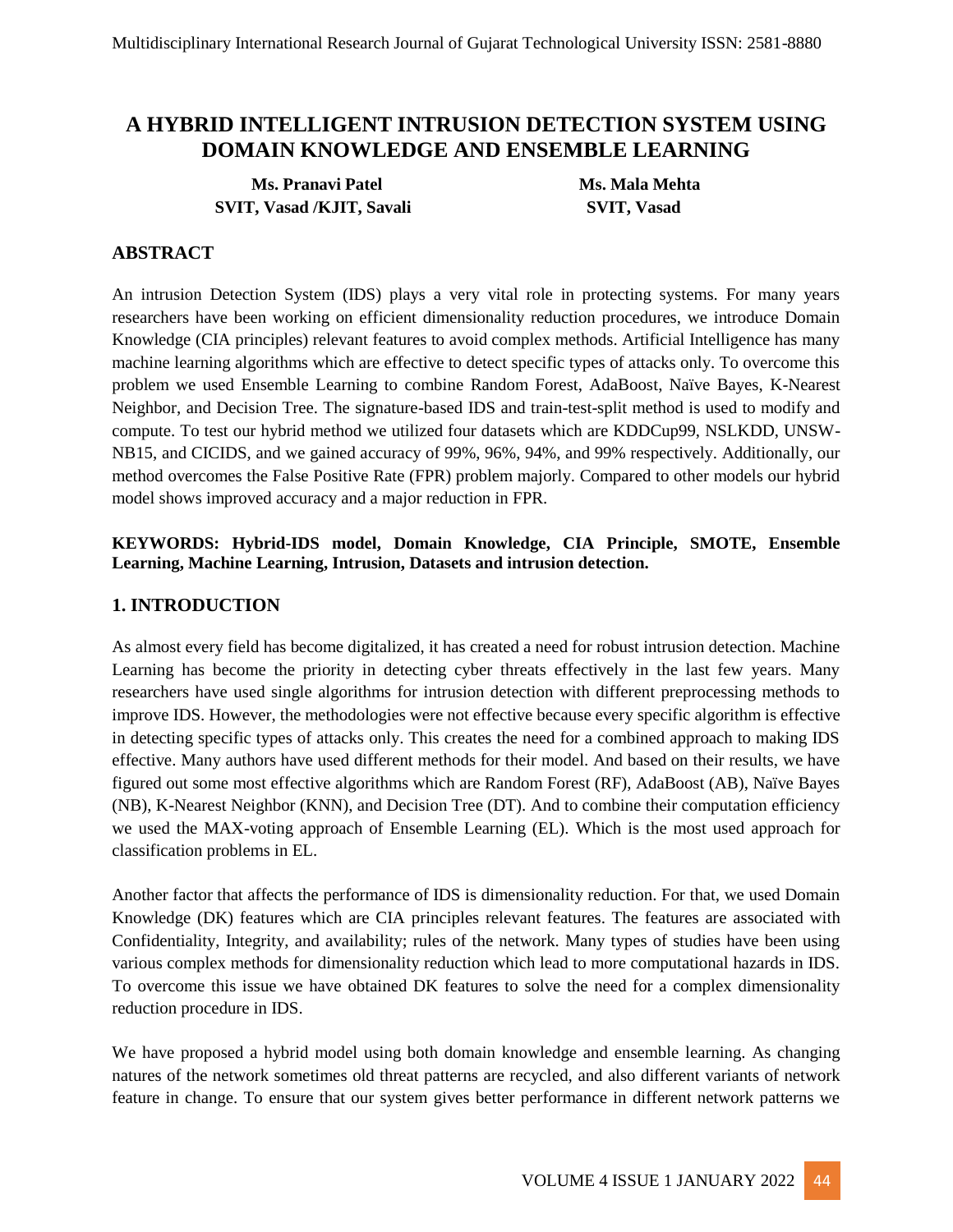utilized datasets in which two are of early network patterns (KDDCup99, NSLKDD), one of the moderate network patterns (UNSW-NB15) and another of recent network patterns (CICIDS-2017) data sets are used.

In this paper, the next section gives a brief summary of the literature we have studied (Sec. 2). Onward, in Sec.3 a proposed Hybrid model's workflow is defined. Sec.4 includes the results of the proposed IDS model. In Sec. 5 we concluded our study with some future scope.

## **2. LITERATURE STUDY**

In [1] researchers have developed a multi-tree algorithm for combining results of the multiple ML methodologies. Simultaneously they used an adaptive voting method in EL for classification. Additionally, for pre-processing and dimensionality reduction PCA has been utilized. In [2] paper they have utilized efficiency of particle swarm optimization, ant colony algorithm, and genetic algorithm in a hybrid manner to obtain feature selection. Onwards, they have used the two-stage classifier ensemble method to combine all Meta learners and base classifiers. They gained significant improvement in comparison with previously available methods. [3] A novel fuzzy ensemble feature selection with a combined fusion of SVM, KNN, and ANN is obtained. This feature selection method helps to increase accuracy. The authors of [4] developed a Semi-supervised learning model to combine both supervised and unsupervised learning models with EL. They gained an accuracy of 84.54% on KDDCup99.

To better explainability of DK (CIA principles-based features) [5] uses the Black Box-testing method for showing the usability of these features. They have used SMOTE to overcome the imbalance in datasets. Onwards, classification algorithms achieved results that show these features are performing well in detecting unknown attacks, but it does not perform well in detecting known attacks.

The authors of [6] have used the Sparks HDFS system in a real-time environment to overcome issues of Distributed Denial of Service attacks in Ad-hoc networks. An RF classification algorithm was being used and gained a higher detection rate. However, the model has issued more False Positive Rates. [7] Stacked Sparse Auto-encoder is used for feature selection and Support Vector Machine which gives a higher detection rate and also comparatively few False Positives.

The researchers of [8] developed the modified model of a backpropagation neural network by adding LM (Levenberg-Maraurdt) and gaining a significant detection ratio. The authors of [9] have considered authentication problems in IDS. And the proposed model of ANN is a supervised learning model. A considerable improvement is gained inaccuracy (84%) on UNSW-NB15. In [10] neural networks were utilized for MCPS (Medical Cyber-Physical System), which is a new field that requires strong Intrusion detection methods. As for detecting disease from scanned reports, they used the KDDCup99 dataset to test results and gained better detection than previous studies. The model of [11] was designed to improve detection procedures. They considered Gaited Recurrent Units (GRU) for feature selection and RNN with LSTM for classification. To overcome the data imbalance the researchers of [12] invented a model which works on raw data to speed up the classification computation on CNN. The [13] proposed a model which uses a feed-forward deep neural network (FFDNN), to justify the model they used the NSL-KDD dataset. And gained high accuracy in both, binary as well as multi-class classification.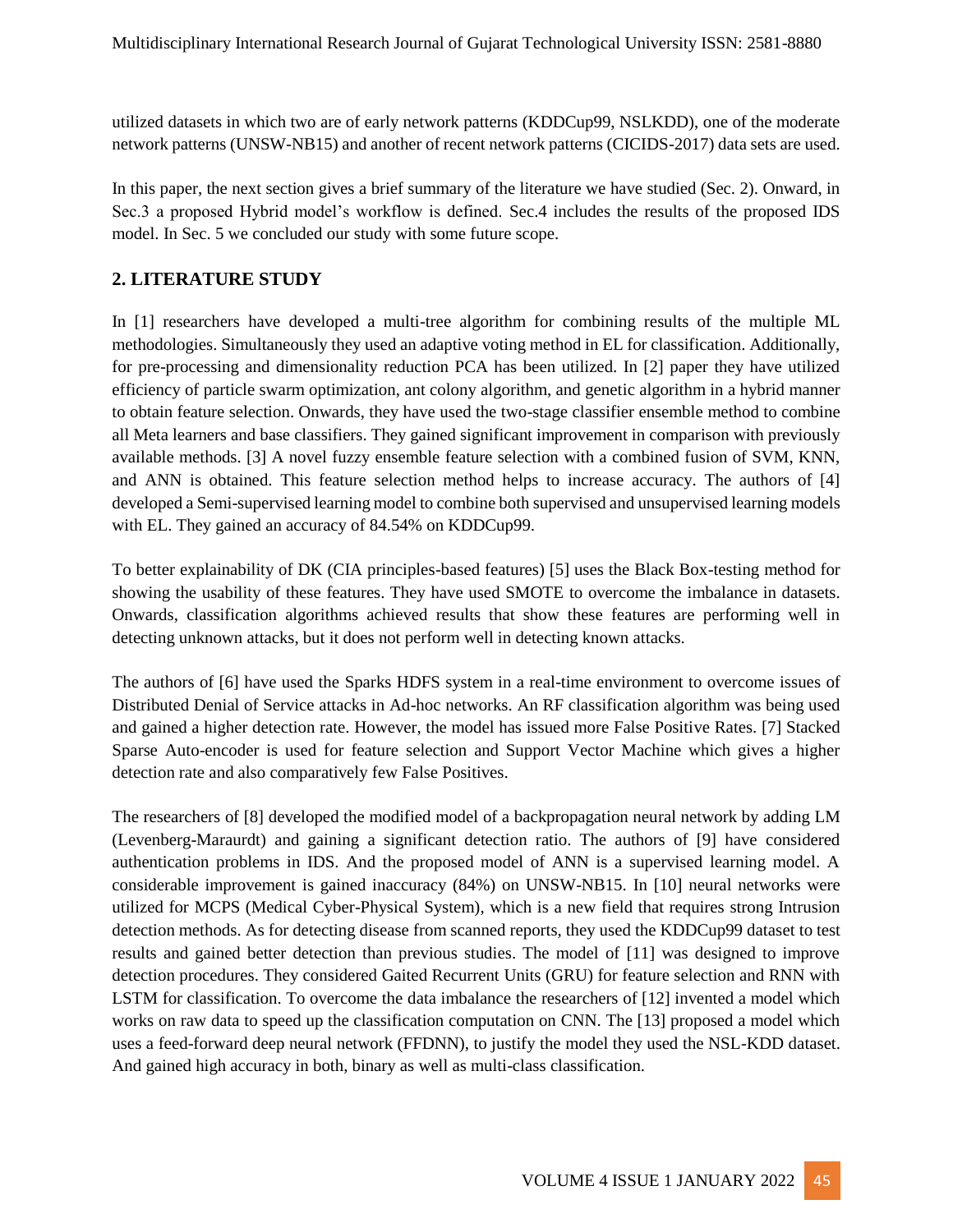One Side Selection and SMOTE's combined method was used to develop balanced datasets. Then CNN was used to gain spatial features and BiLSTM for temporal features and this hybrid model achieved 80% accuracy [14]. Authors of [15] have tested various machine learning algorithms on different publicly available datasets and concluded that DNN gives a better overall performance on the cost of more timing as DNN is very complex. [16] A Deep Auto-Encoder (DAE) algorithm is being applied on KDDCup99. To avoid overfitting they used the greedy-layer wise fashion DAE and achieved 94.42% (True Positive) and 94.71% (Accuracy). Self-taught learning is being used to feature and dimensionality reduction for computation purposes they used SVM [17, 18].

For dimensionality reduction [19] uses Ant Colony Optimization (ACO) and Particle Swarm Optimization (PSO) with KNN, SVM, and NB. In [20] weighted SVM with Min-Max Scaler and standardization for dealing with an imbalance in data. AddaBoost shows better performance in detecting cyber threats and also gives a better performance ratio compared to other methods [21]. SVM, ANN, DT, BN, GA, KNN, Fuzzy K-means are more accurate data mining methodologies [22]. SVM, RF, EL's comparative analysis is being performed in [23] and EL outperforms the other two methods.

# **3. PROPOSED HYBRID IDS MODEL**

The proposed hybrid model uses the four benchmarked data sets for cyber security. Due to the various issues in datasets such as data corruption, traffic variety, inconsistencies, ancient contemporary attacks, it has become critical to rely on one dataset's performance for a sustainable IDS model. In ML we have used the supervised learning model. In the supervised learning model, labeled data sets to train the data. Then used that trained data to test the model. For training and testing, we optimized train-test-split methodologies, the portion of training is taken by 70% of the respective datasets and testing has assigned a 30% portion of the respective datasets.

# **3.1 Domain Knowledge**

Domain Knowledge (i.e. CIA Principles) features are on the crucial regulations which are confidentiality, integrity, and availability. We have used DK for signature-based IDS, in previous studies of DK it is majorly known for anomaly detection, however, we have used it for signature-based detection and gained effectively higher accuracy. Different datasets constraints unique features due to that DK features are different respectively. Table 1. Shows DK features of different datasets. Only KDDCup99 and NSL-KDD's features are the same because NSL-KDD is derived from KDDCup99. Although, CICIDS2017's some features are renamed from KDDCup99.

| No. | <b>KDDCup99 and NSL-KDD</b>  | <b>UNSW-NB15</b>  | CICIDS2017     |
|-----|------------------------------|-------------------|----------------|
|     | <b>Flow Duration</b>         | sw <sub>1</sub> n | Ack Flag Count |
| 2.  | <b>TotalBackward Packets</b> | dwin              | Active Mean    |

### **Table: 1 DK Features in Different Datasets**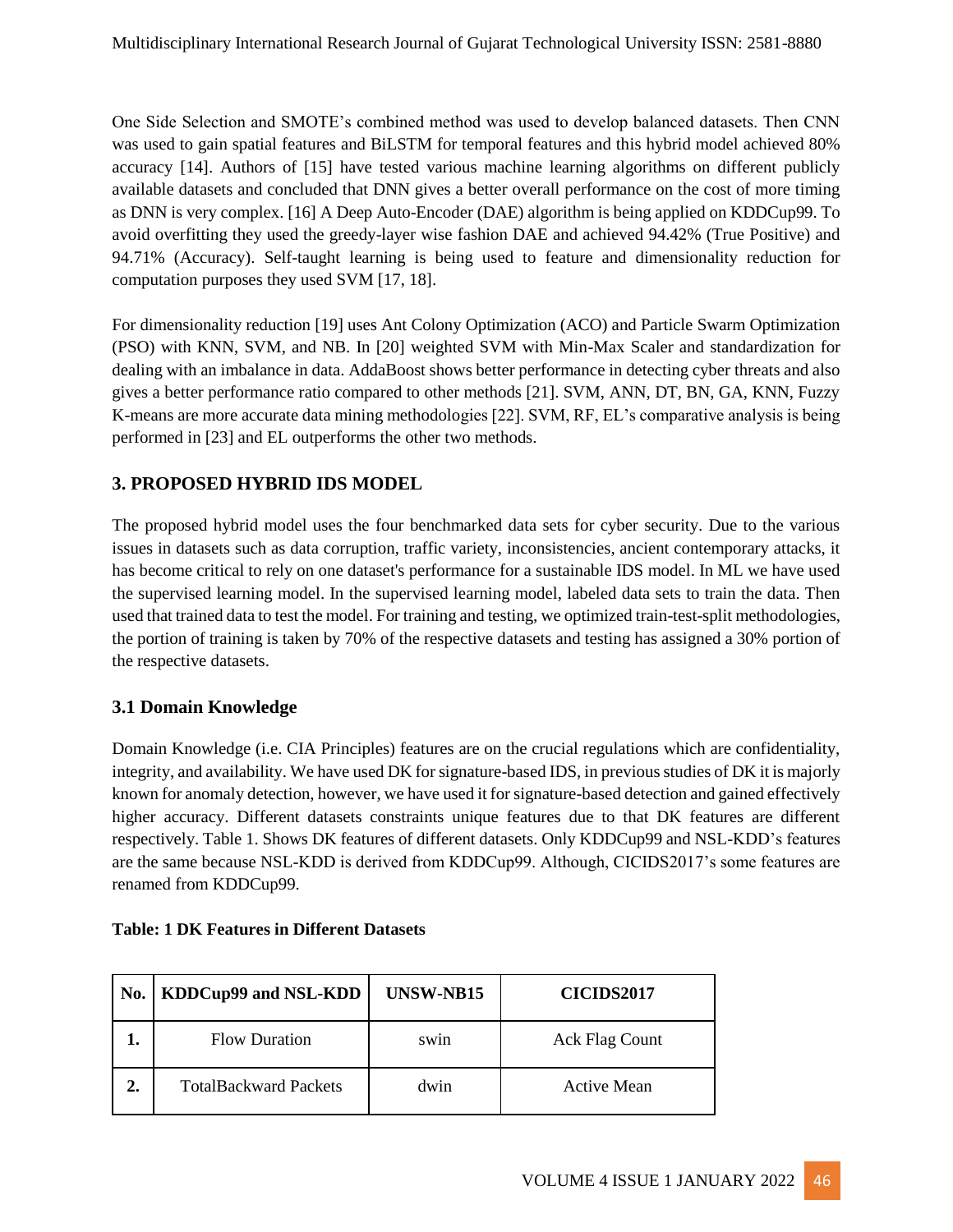| 3.  | Fwd Packet Length Mean       | stcpb                    | <b>Active Min</b>                  |
|-----|------------------------------|--------------------------|------------------------------------|
| 4.  | <b>Fwd Packet Length Std</b> | dtcpd                    | <b>Average Packet Size</b>         |
| 5.  | Flow IAT Mean                | smeansz                  | <b>Bwd IAT Mean</b>                |
| 6.  | Flow IAT Std                 | dmeans                   | <b>Bwd Packet Length Std</b>       |
| 7.  | <b>Flow IAT Min</b>          | trans-depth              | <b>Bwd Packets/s</b>               |
| 8.  | Fwd IAT Mean                 | res_bdy_len              | Fwd IAT Mean                       |
| 9.  | Fwd IAT Min                  | ct_srv_src               | Fwd IAT Min                        |
| 10. | <b>Bwd IAT Mean</b>          | $ct$ <sub>_Srv_dst</sub> | Fwd Packet Length Mean             |
| 11. | <b>Fwd PSH Flags</b>         | ct_dst_Itm               | Fwd packets/s                      |
| 12. | Fwd Packets/s                | ct_src_Itm               | <b>Fwd PSH Flags</b>               |
| 13. | <b>Bwd Packets/s</b>         | ct_dst_sport_Itm         | <b>Flow Duration</b>               |
| 14. | Syn Flag Count               | ct_dst_src_Itm           | Flow IAT Mean                      |
| 15. | <b>PSH Flag Count</b>        |                          | Flow IAT Min                       |
| 16. | <b>Ack Flag Count</b>        |                          | <b>Flow IAT Std</b>                |
| 17. | <b>Average Pack Size</b>     |                          | Init_Win_bytes _Froward            |
| 18. | Sub-flow Fwd Bytes           |                          | <b>PSH Flag Count</b>              |
| 19. | Int_Win_bytes_forward        |                          | <b>Subflow Fwd Bytes</b>           |
| 20. | <b>Active Min</b>            |                          | <b>SYN Flag Count</b>              |
| 21. | <b>Idle Mean</b>             |                          | <b>Total Length of Fwd Packets</b> |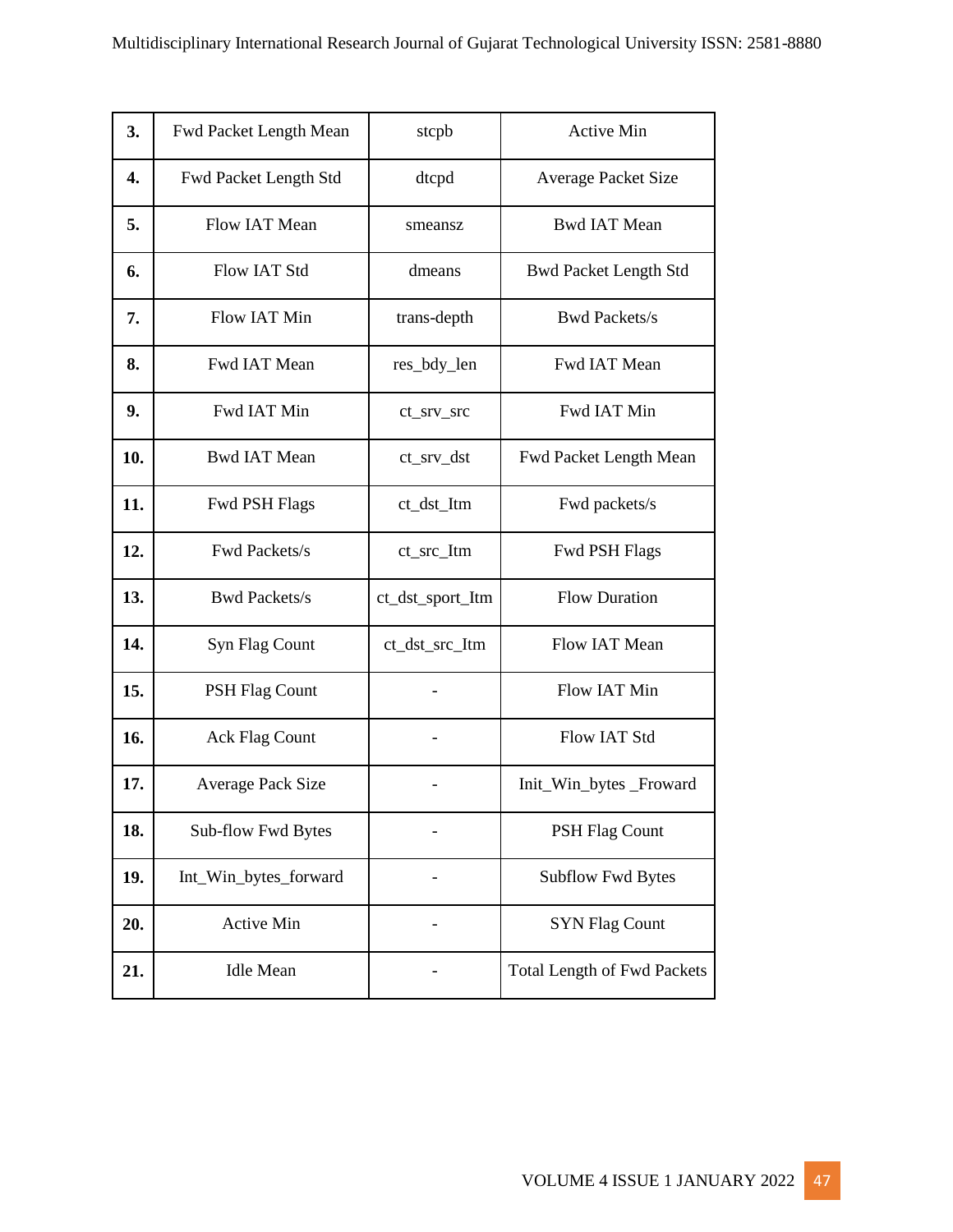# **3.2 SMOTE**

Preprocessing of the datasets plays a very crucial role in every model. Fore mostly, we defined labeled features in binary classification ( $1 = Intusions$  or attacks and  $0 = normal traffic$ ). Then to unified datasets for easy utilization of the datasets that must require steps for ML algorithms. So, we have applied StandardScaler. The major issue all the datasets suffer from is a class imbalance in datasets, any one class's majority creates biases in a training model that leads to less accuracy and more false positives. To overcome the imbalance of datasets we used SMOTE (Synthetic Majority Over-sample Technique). SMOTE creates duplicate samples of the minority class to the majority classes samples. Table 2. Shows SMOTEs sample of datasets. CICIDS 2017 is a collection of datasets obtained from working days, in which Monday's datasets do not contain any intrusions that are why it is not included in this study.

| <b>Datasets</b>               | <b>Before SMOTE</b><br>(0) | <b>Before SMOTE</b><br>(1) | <b>After SMOTE</b><br>(0) | <b>After SMOTE</b><br>(1) |
|-------------------------------|----------------------------|----------------------------|---------------------------|---------------------------|
| KDDCup99                      | 67943                      | 277871                     | 277871                    | 277871                    |
| <b>NSL-KDD</b>                | 47087                      | 41094                      | 47087                     | 47087                     |
| <b>UNSW-NB15</b>              | 25879                      | 31753                      | 31753                     | 31753                     |
| <b>Tue CICIDS</b>             | 9651                       | 302485                     | 302485                    | 302485                    |
| <b>Wed CICIDS</b>             | 308051                     | 176841                     | 308051                    | 308051                    |
| Thu morning CICIDS            | 117752                     | 1504                       | 117752                    | 117752                    |
| Thu afternoon CICIDS          | 201995                     | 26                         | 201995                    | 201995                    |
| <b>Fri morning CICIDS</b>     | 132354                     | 1369                       | 132354                    | 132354                    |
| Fri afternoon 1 CICIDS        | 68214                      | 89807                      | 89807                     | 89807                     |
| <b>Fri afternoon 2 CICIDS</b> | 89214                      | 111312                     | 111312                    | 111312                    |

#### **Table: 2. Comparative analysis of datasets before and after smote**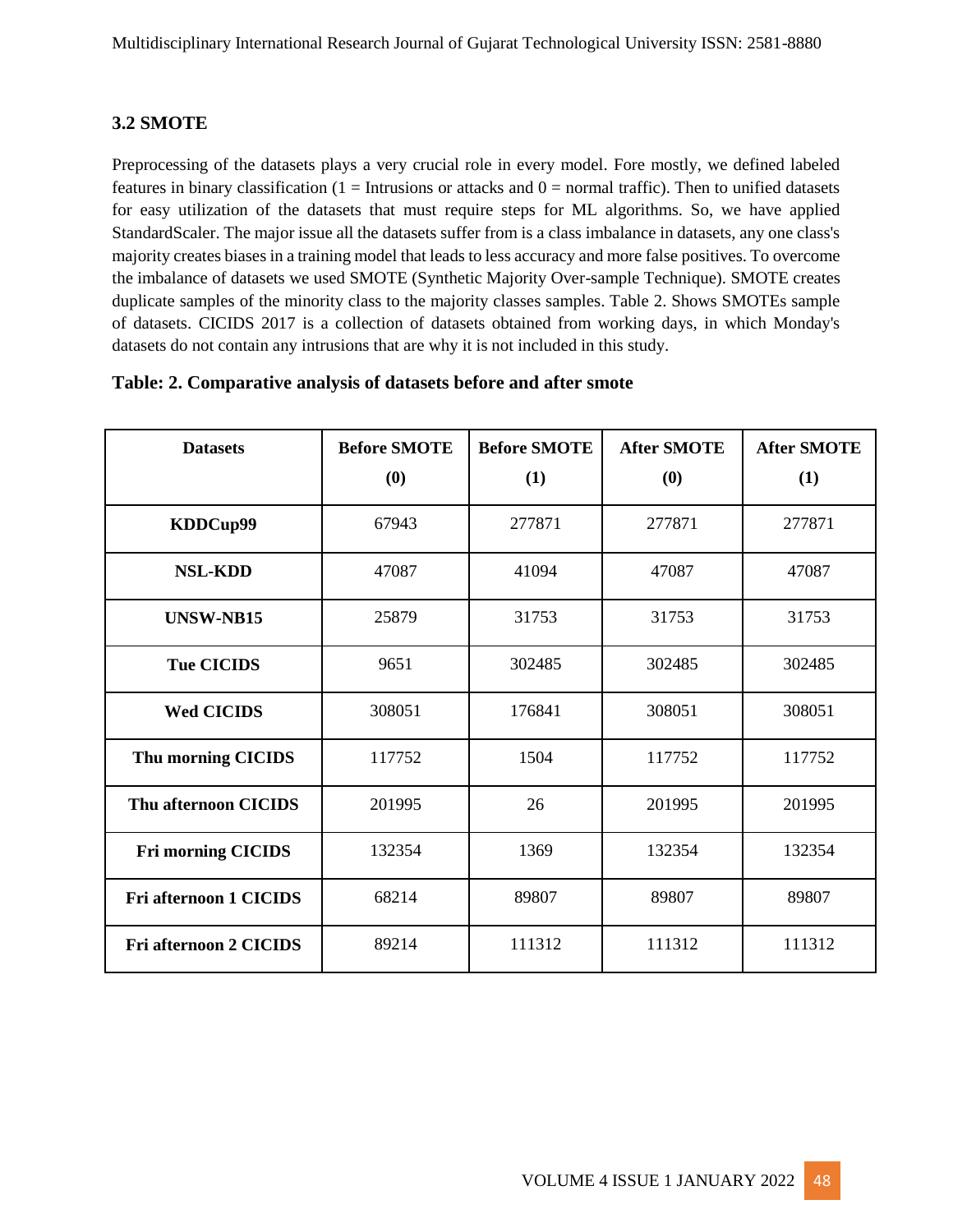# **3.3 Ensemble Learning**

An Ensemble Learning (EL) is used to combine five classification methods which are FR, AB, NB, KNN, and DT respectively. In EL, we used the Max-voting approach for classification. In Max-voting selected models' computation happened individually till they gained classification results. The individual classification results are then combined in EL. The majorly classified class labels become the final classification declarations. Fig 1. Shows the Max-voting approach EL.

RF is a Meta estimator of multiple decision trees that contains various sub-samples of datasets whose average is used to enhance predictive accuracy and control over-fitting. An AB is also a meta-estimator that uses corresponding weights of fitting from various stages, it is also effective in difficult classification natures. NB is a supervised learning algorithm based on the Bayes theorem with naive assumptions of contingent interdependence between pairs of features. KNN is an uncomplicated ML algorithm; its predictions are accurate even though similar patterns are found instead of specified patterns. DT structure is effective with both classification and regression. Its estimation starts from the root to the node for defining class labels.

### **Figure 1 Max-voting approach of Ensemble Learning**

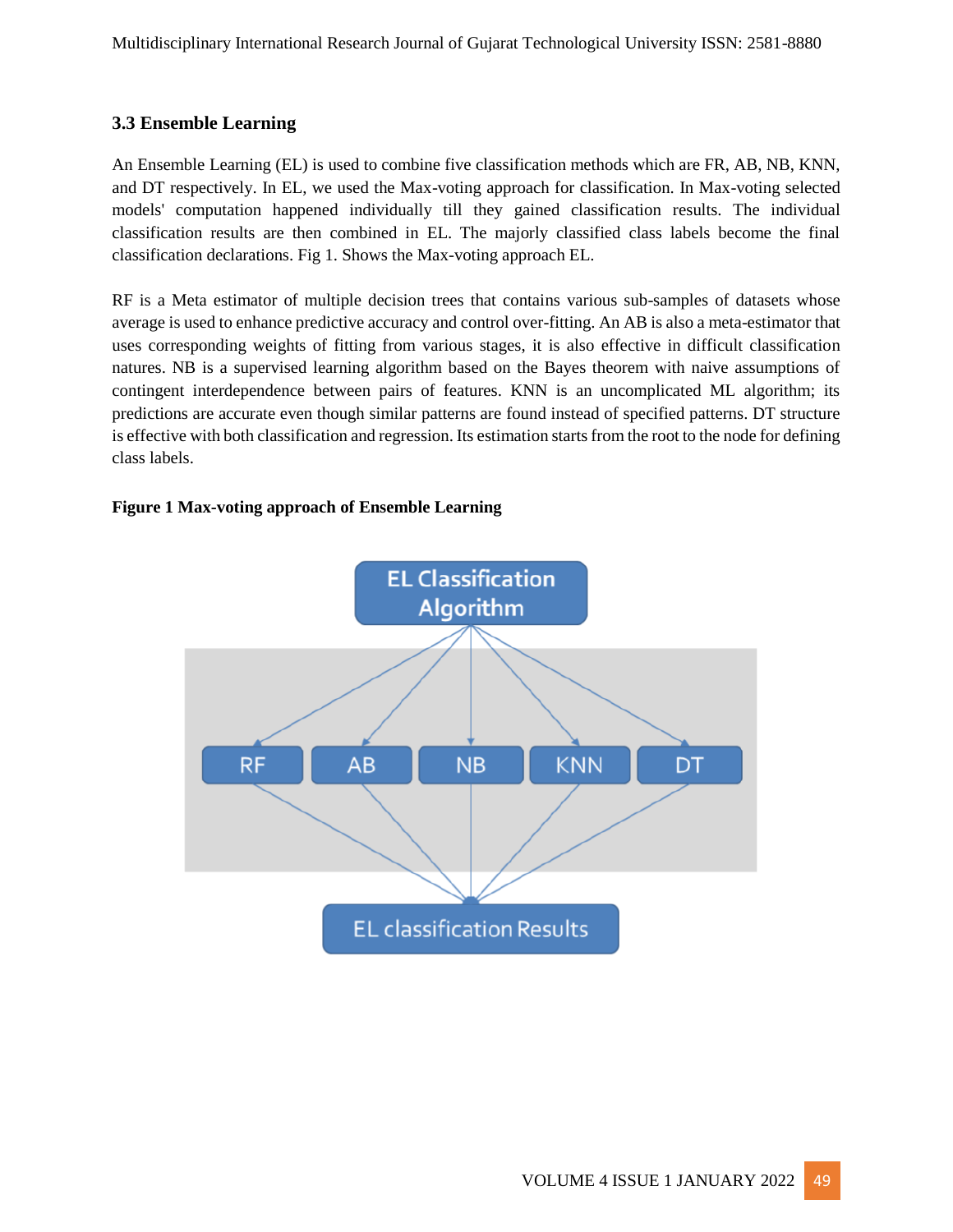# **3.4 Hybrid-IDS**

Our hybrid model combines DK features with ensemble classification workflow as defined in Fig. 2. The system begins with four standard datasets which are KDDCup99, NSL-KDD, UNSW-NB15, and CICIDS2017. These datasets contain past cybercrimes network patterns. Using those patterns we can make cyberspace a secure environment with sustainable IDS. In DK feature extraction we have removed all the features except mentioned features in Table 1. According to different datasets. StandardScaler converts connections in numeric and normalizes data for ML computations. The imbalance of classes has been overcome using SMOTE oversampling methodologies. Finally, EL combines all the classification results using the Max-voting approach. EL's classification results from the whole procedure become final classification results of connection to be malicious or normal traffic.

### **4. RESULTS**

Accuracy is measured for the basic detection of true positive, false positive, true negative, false negative's detection measures are computer. The recall is portion true positive and false negative. It is mostly used when FN is more sensitive (i.e. medical field). Precision is measured through true positive and ratio of true positive with false-positive. Whenever FP is more important precision is being used (i.e. spam). F1-score is measured based on precision and recall multiplication divided by the summation of both and by multiplying two with results. Tables from 3 to 12 show datasets computations results. Support is the number of records defined by the scores. In this paper, we have taken all the results in between 0.00 to 1.00, where 0.00 denotes 0% and 1.00 denotes 100%.



### **Figure 2 Proposed Hybrid Model**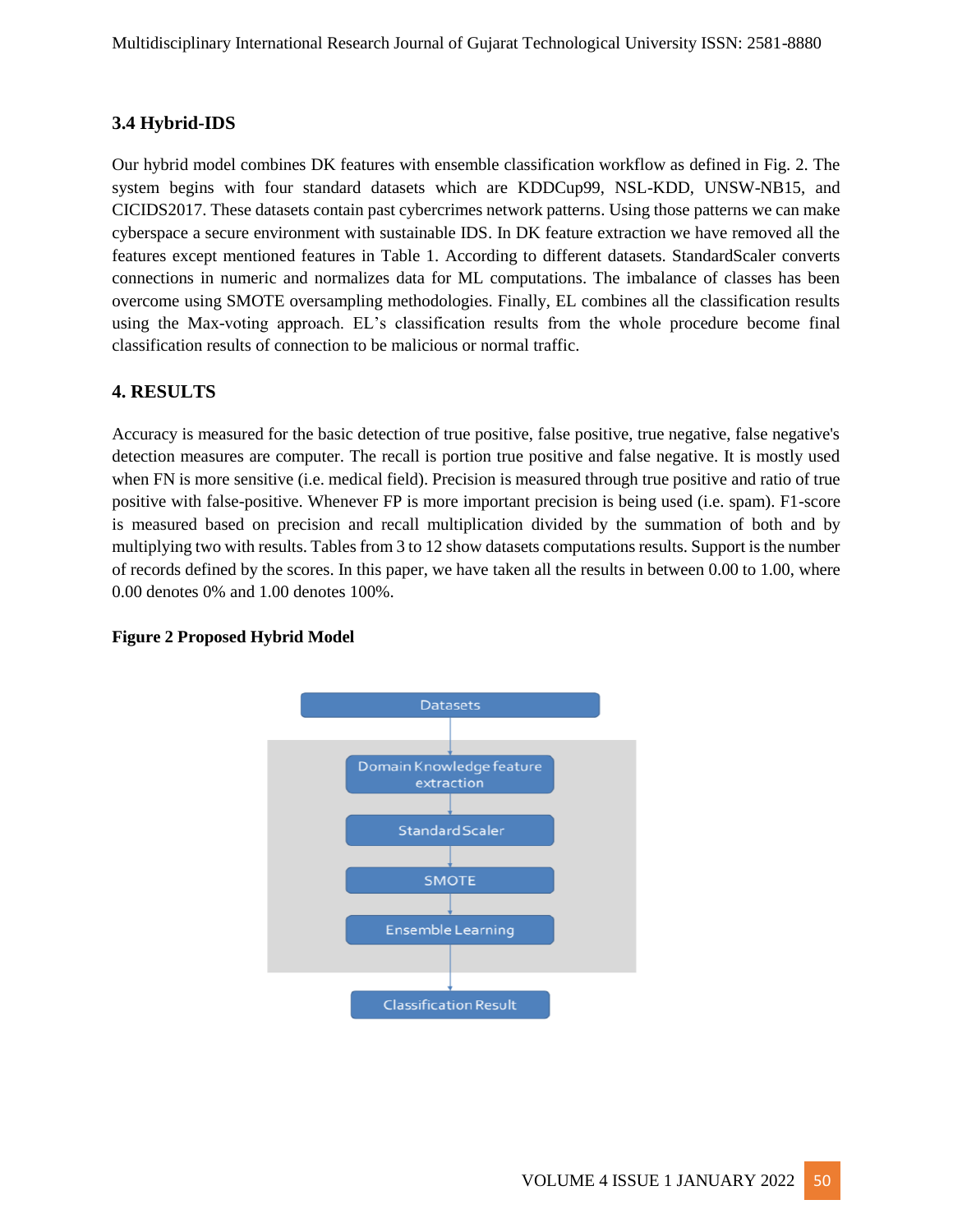| <b>Measure</b>          | <b>Precision</b>         | Recall | f-1 score | <b>Support</b> |
|-------------------------|--------------------------|--------|-----------|----------------|
|                         | 0.98                     | 1.00   | 0.99      | 29334          |
|                         | 1.00                     | 0.99   | 1.00      | 118872         |
| <b>Accuracy</b>         | $\overline{\phantom{a}}$ |        | 0.99      | 148206         |
| <b>Macro Average</b>    | 0.99                     | 1.00   | 0.99      | 148206         |
| <b>Weighted Average</b> | 00.1                     | 0.99   | 0.99      | 148208         |

#### **Table 3 computational results of KDDCup99**

We have applied the classic method for Machine Learning evaluation for evaluating results the Precision, Recall, f-1 scores were calculated from Support connection records. Using only accuracy as measures were having the problem of overfitting. In overfitting, algorithms are very effective over trained models, but outside trained records, it does not perform well. To overcome these issues the previous researchers have invented measures Precision, it's used where False Positive is in more concern and Recall, it's used where False Negative in our case both are important because False Positive stops request of genuine connection from accessing services and False Negative let intrusion to successfully run on Networks. For combinational results of Precision and Recall FBeta score is found but the majority of all the research takes Beta's score as 1 and it is called as F-1 Score. Accuracy is a measure of the combinational results of both normal connections and malicious connections so in Precision and Recall it is undefinable. As it's not definable we have denoted it as "-" in tables of computational results.

#### **Table 4 Computational results of NSL-KDD**

| <b>Measure</b>          | <b>Precision</b> | <b>Recall</b> | f-1 score | <b>Support</b> |
|-------------------------|------------------|---------------|-----------|----------------|
|                         | 0.95             | 0.99          | 0.97      | 20256          |
|                         | 0.99             | 0.93          | 0.96      | 17536          |
| <b>Accuracy</b>         |                  |               | 0.96      | 37792          |
| <b>Macro Average</b>    | 0.97             | 0.96          | 0.96      | 37792          |
| <b>Weighted Average</b> | 0.97             | 0.96          | 0.96      | 37792          |

#### **Table 5 Computational results of UNSW-NB15**

| <b>Measure</b>       | <b>Precision</b> | <b>Recall</b> | f-1 score | <b>Support</b> |
|----------------------|------------------|---------------|-----------|----------------|
|                      | 0.91             | 0.98          | 0.94      | 11121          |
|                      | 0.98             | 0.92          | 0.95      | 13579          |
| <b>Accuracy</b>      |                  |               | 0.95      | 24700          |
| <b>Macro Average</b> | 0.95             | 0.95          | 0.95      | 24700          |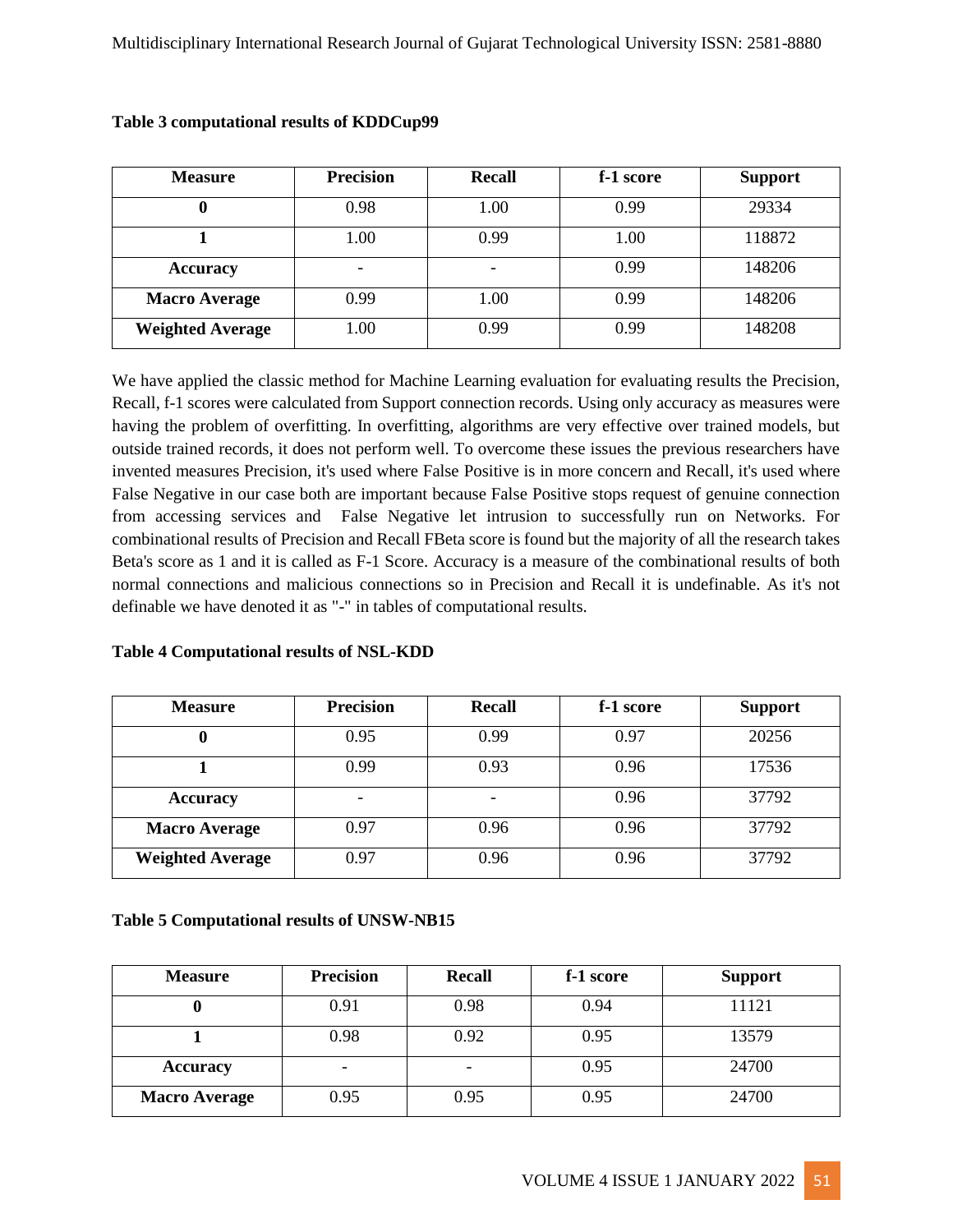|                         | $\mathbf{Q}^{\mathcal{L}}$ | $\alpha$ | $\Omega$ | 500 |
|-------------------------|----------------------------|----------|----------|-----|
| <b>Weighted Average</b> | ບ.∠ພ                       | ບ.∠ພ     |          | v   |

# **Table 6 computational results of CICIDS Tuesday**

| <b>Measure</b>          | <b>Precision</b> | <b>Recall</b> | f-1 score | <b>Support</b> |
|-------------------------|------------------|---------------|-----------|----------------|
|                         | 1.00             | 1.00          | 1.00      | 129589         |
|                         | 1.00             | 1.00          | 1.00      | 4184           |
| <b>Accuracy</b>         |                  |               | 1.00      | 133773         |
| <b>Macro Average</b>    | 1.00             | 1.00          | 1.00      | 133773         |
| <b>Weighted Average</b> | 00.1             | 1.00          | 1.00      | 133773         |

# **Table 7 computational results of CICIDS Wednesday**

| <b>Measure</b>          | <b>Precision</b> | <b>Recall</b> | f-1 score | <b>Support</b> |
|-------------------------|------------------|---------------|-----------|----------------|
|                         | 1.00             | 1.00          | 1.00      | 131980         |
|                         | 1.00             | 1.00          | 1.00      | 75831          |
| <b>Accuracy</b>         |                  |               | 1.00      | 207811         |
| <b>Macro Average</b>    | 0.00             | 1.00          | 1.00      | 207811         |
| <b>Weighted Average</b> | .00              | 1.00          | 1.00      | 207811         |

## **Table 8 computational results of CICIDS Thursday morning**

| <b>Measure</b>          | <b>Precision</b> | <b>Recall</b> | f-1 score | <b>Support</b> |
|-------------------------|------------------|---------------|-----------|----------------|
|                         | 00.1             | 1.00          | 1.00      | 50434          |
|                         | 0.96             | 0.99          | 0.97      | 676            |
| <b>Accuracy</b>         |                  |               | 1.00      | 51110          |
| <b>Macro Average</b>    | 0.98             | 0.99          | 0.99      | 51110          |
| <b>Weighted Average</b> | .00.             | 1.00          | 1.00      | 51110          |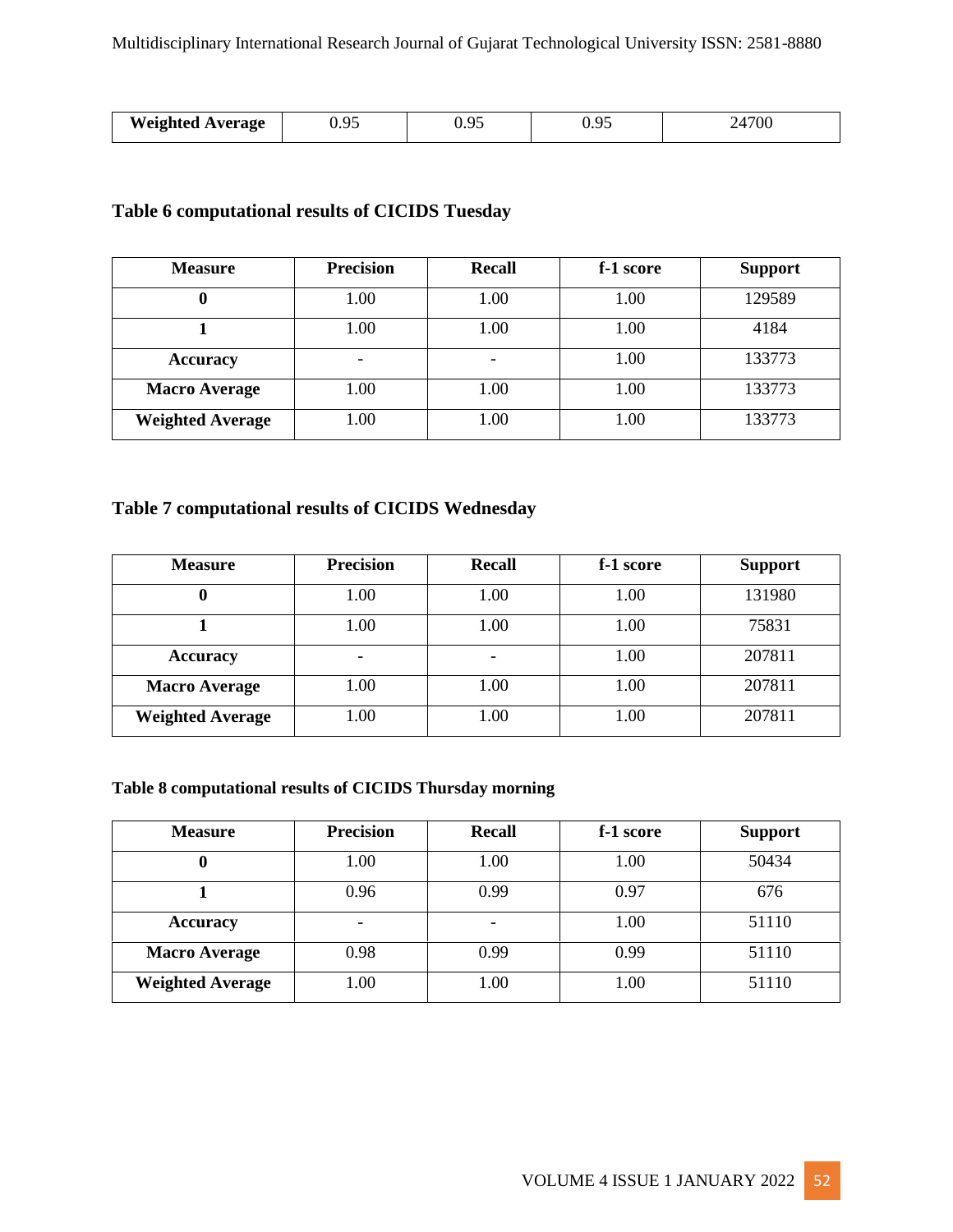| <b>Measure</b>          | <b>Precision</b> | <b>Recall</b> | f-1 score | <b>Support</b> |
|-------------------------|------------------|---------------|-----------|----------------|
|                         | 1.00             | 1.00          | 1.00      | 86571          |
|                         | 0.41             | 0.70          | 0.52      | 10             |
| <b>Accuracy</b>         | ٠                |               | 1.00      | 86581          |
| <b>Macro Average</b>    | 0.71             | 0.85          | 0.76      | 86581          |
| <b>Weighted Average</b> | 00.1             | 1.00          | 1.00      | 86581          |

| Table 9 computational results of CICIDS Thursday afternoon |  |  |
|------------------------------------------------------------|--|--|
|------------------------------------------------------------|--|--|

In KDDCup99 we have obtained an accuracy of 0.99 with all the connections which support all the records of data sets which are 148206. Macro and Weighted both averages show 0.99 and 1.00 in both alternatively (Table 3). NSL-KDD has 37792 records total in datasets. The achieved accuracy of the dataset is equivalent to 0.97 (Table 4). For UNSW-NB15 precision according to 0 and 1 is 0.91 and 0.98 respectively (Table 5). Table 6 to Table 12 shows CICIDS's computational results which show CICIDS Tuesday, CICIDS Wednesday, CICIDS Friday afternoon 1, CICIDS Friday afternoon 2 have achieved overall the 1.00 accuracy and also all the measures listed in the table for evaluation have achieved the best results or we can also say ideal system results we have gained. In CICIDS Thursday morning Normal connections are defined correctly with all 0 (normal connections) are achieved 1.00 in support of the 131980. For CICIDS Thursday is also normal connections are defined correctly, however, here the intrusion classification has 0.41, 0.70, and 0.51 Precision, Recall, and f-1 score respectively. The records of CICIDS Friday morning have shown comparatively less Macro Average in Precision which is 0.83. Overall results gained from all the datasets show our method is effective for the classification of malicious behavior and normal connections.

#### **Table 10 computational results of CICIDS Friday morning**

| <b>Measure</b>          | <b>Precision</b> | <b>Recall</b> | f-1 score | <b>Support</b> |
|-------------------------|------------------|---------------|-----------|----------------|
|                         | 1.00             | 0.99          | 1.00      | 56713          |
|                         | 0.67             | 0.99          | 0.80      | 597            |
| <b>Accuracy</b>         | ۰                |               | 0.99      | 57310          |
| <b>Macro Average</b>    | 0.83             | 0.99          | 0.90      | 57310          |
| <b>Weighted Average</b> | 1.00             | 0.99          | 1.00      | 57310          |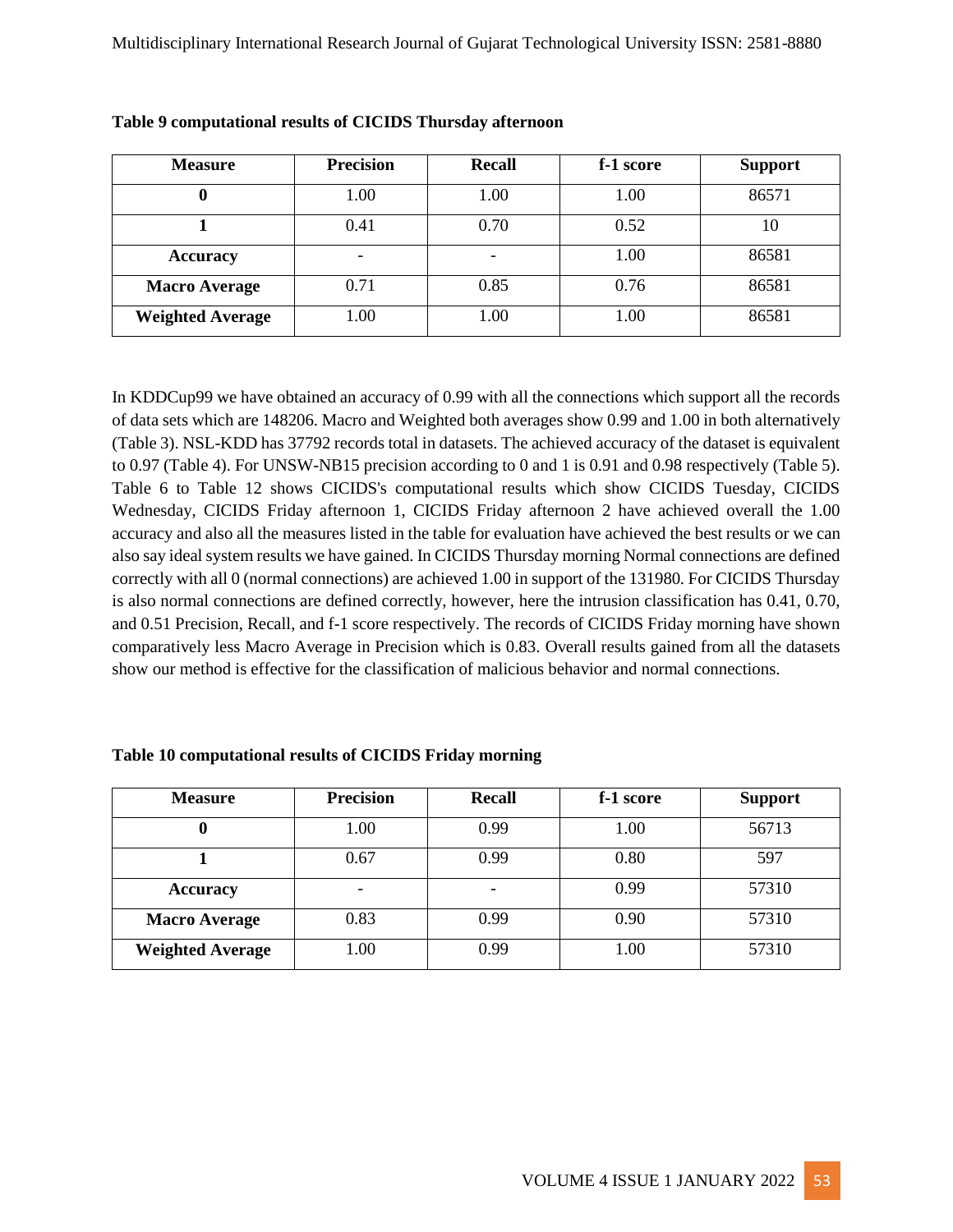| <b>Measure</b>          | <b>Precision</b> | <b>Recall</b> | f-1 score | <b>Support</b> |
|-------------------------|------------------|---------------|-----------|----------------|
|                         | 0.00             | 1.00          | 1.00      | 29504          |
|                         | 0.00             | 1.00          | 1.00      | 38220          |
| <b>Accuracy</b>         | ٠                |               | 1.00      | 67724          |
| <b>Macro Average</b>    | .00              | 1.00          | 1.00      | 67724          |
| <b>Weighted Average</b> | .00              | 1.00          | 1.00      | 67724          |

### **Table 11 computational results of CICIDS Friday afternoon 1**

#### **Table 12 computational results of CICIDS Friday afternoon 2**

| <b>Measure</b>          | <b>Precision</b> | <b>Recall</b> | f-1 score | <b>Support</b> |
|-------------------------|------------------|---------------|-----------|----------------|
|                         | 1.00             | 1.00          | 1.00      | 38323          |
|                         | 1.00             | 1.00          | 1.00      | 47618          |
| <b>Accuracy</b>         |                  |               | 1.00      | 85941          |
| <b>Macro Average</b>    | 00.1             | 1.00          | 1.00      | 85941          |
| <b>Weighted Average</b> | .00              | 1.00          | 1.00      | 85941          |

In KDDCup99 and CICIDS2017 we have reached every score near to perfect in precision, recall, f1-score, and support by using our proposed Hybrid-model. For NSL-KDD every score is being reached to 96% and for UNSW-NB15 it is 95%. Our proposed model's score is giving more accuracy than till now's studies. Additionally Table. 13. Shows comparative analysis of all the classifications results. Hybrid-model not only gives more accuracy but also solves the majority problem of high False Positive Rate (RPR) which is majorly addressed as issues have concurred.

### **Figure 3 Comparison between only DK and DK + EL**

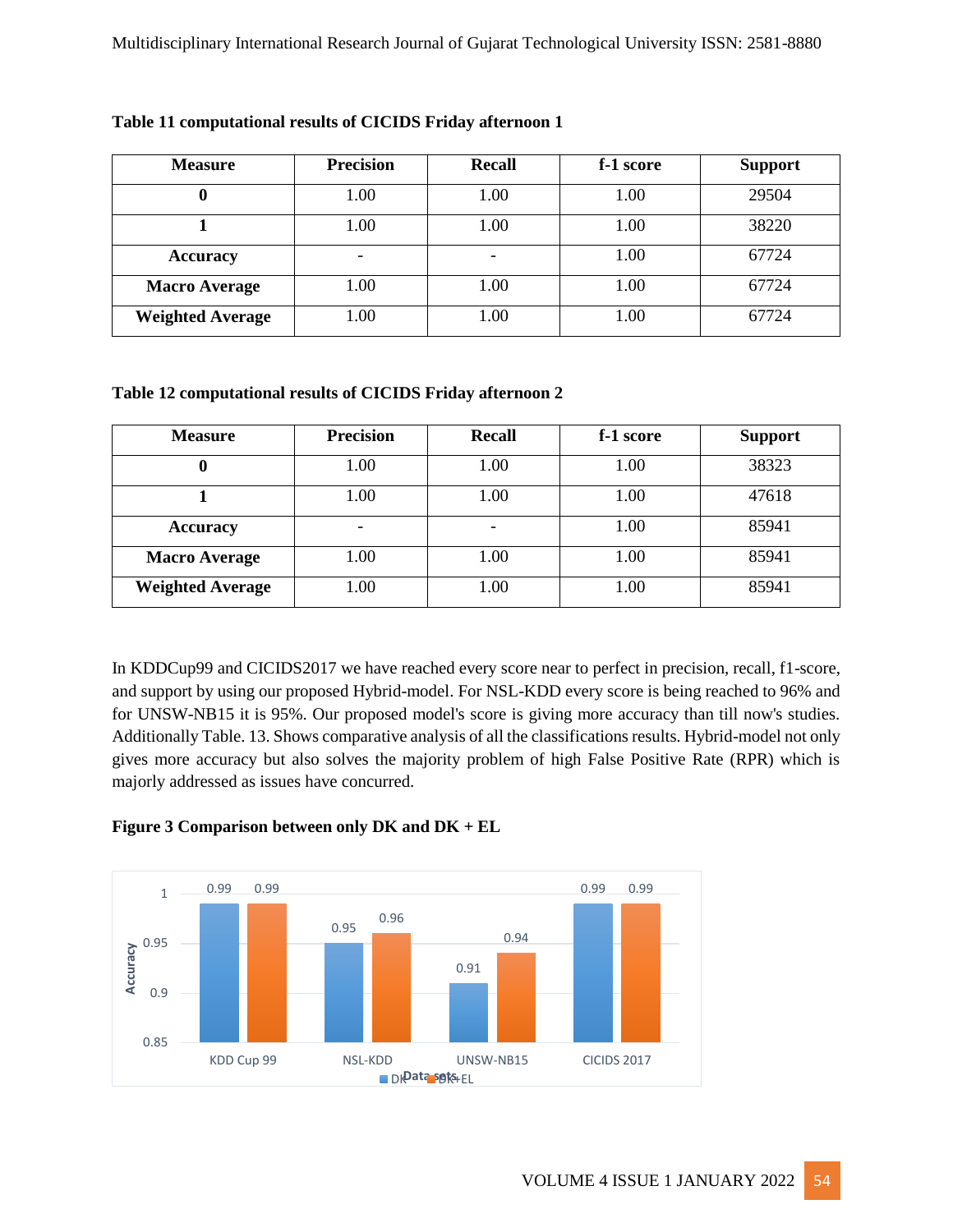| <b>Dataset</b>     | <b>FPR</b> | <b>Recall</b> | <b>Precision</b> | <b>Accuracy</b> | F <sub>1</sub> -score |
|--------------------|------------|---------------|------------------|-----------------|-----------------------|
| KDDCup99           | 0.02       | 0.99          | 1.00             | 0.99            | 0.99                  |
| <b>NSL-KDD</b>     | 0.13       | 0.96          | 0.97             | 0.96            | 0.95                  |
| <b>UNSW-NB15</b>   | 0.19       | 0.95          | 0.94             | 0.95            | 0.94                  |
| <b>CICIDS 2017</b> | 0.09       | 0.99          | 0.96             | 0.99            | 0.96                  |

| Table: 13. Comparative analysis of all the classifications results. |  |
|---------------------------------------------------------------------|--|
|---------------------------------------------------------------------|--|

The accuracy achieved at all different levels of the implementation phase is different; only DK with K-NN for utilized datasets varies from some datasets which show improved accuracy of datasets. Figure 4. Show the comparative results of the accuracy with the Domain Knowledge and Combining it with Ensemble Learning. CICIDS and KDDCup99 do not have any noticeable change in considered decimals points. However, NSL-KDD and UNSW-NB15 show improved results from only applying DK.

The second major concern of developing the system that overcomes False Positive Rate we effectively have reduced the FPR in our proposed hybrid model. Figure 4. Shows the datasets relevant FPR. We significantly gained 0.02 in KDDCup99. And UNSW-NB15 shows relevantly more than other datasets recorded FPR. NSL-KDD and CICIDS2017 have 0.13 and 0.09 respectively. Figure 5. Shows a Radar chart of overevaluation of our proposed model according to the respective datasets.



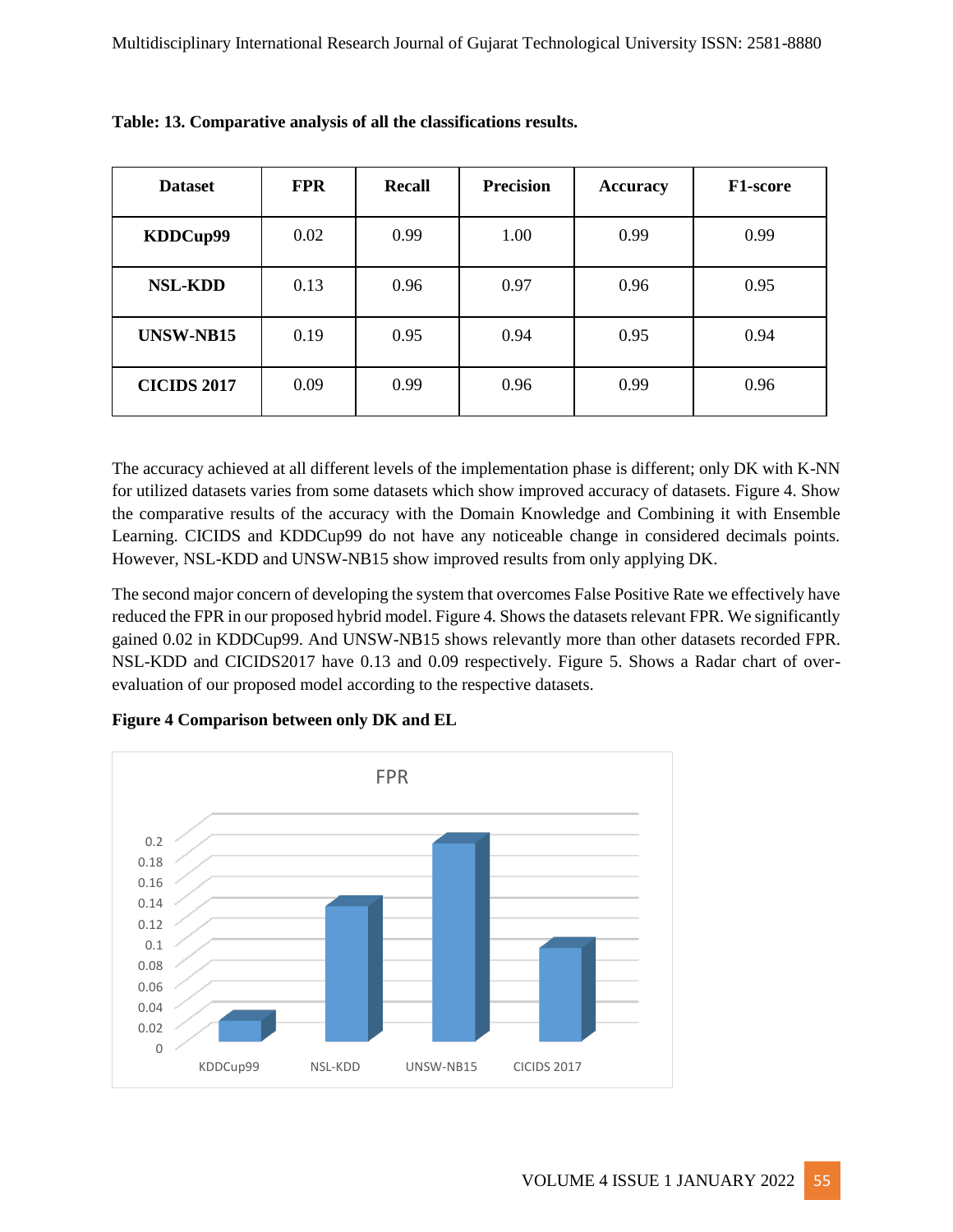



### **4. CONCLUSION**

Due to the fluctuating nature of Intrusions and also network patterns, it is required to test models on different kinds of network patterns with different malware records in unique benchmarked datasets. Currently, many IA techniques are being used for feature selection. However, the majority of them suffer from higher False Positive Rates (FPR) in our studies we have been concerned with all the measures for Intrusion detection. As intruders have advanced in attacking, we also need to make our system free from different vulnerabilities. Sustainable IDS has become a must while the majority of fields have been shifted to online. Our developed model shows sustainability over recorded Intrusions from previous years.

In future work we would like to work on two measures effectively, the initial one is even reducing the false positive rate and the final one is performance evaluation on a real-time network rather than recorded sets.

### **REFERENCES**

[1]. Xianwei Gao, Chun Shan, Changzhen Hu, Zequn Niu, And Zhen Li; An Adaptive Ensemble Machine Learning Model For Intrusion Detection; Volume 7, (2019) IEEEAccess.

[2]. Bayu Adhi Tama 1, Marco Comuzzi1, And Kyung-Hyune Rhee; Tse-Ids: A Two-Stage Classifier Ensemble For Intelligent Anomaly-Based Intrusion Detection System; Volume 7, (2019); IEEEAccess.

[3]. Pullagura Indira Priyadarsini1 , G. Anuradha2; A Novel Ensemble Modeling For Intrusion Detection System; Volume 10; (2019); IJECE

[4]. Kehe Wu, Zuge Chen, And Wei Li; A Novel Intrusion Detection Model For A Massive Network Using Convolutional Neural Networks; Volume 6, (2018); IEEEAccess.

[4]. Sheikh Rabiul Islam, William Eberle, Sheikh K. Ghafoor, Ambareen Siraj, Mike Roger; Domain Knowledge Aided Explainable Artificial Intelligence For Intrusion Detection And Response; Arxiv:1911.09853v2 [Cs.Ai] 22 Feb (2020); AAAI.

[5]. Ying Gao, Hongrui Wu, Binjie Song, Yaqia Jin, Xiongwen Luo, And Xing Zeng; A Distributed Network Intrusion Detection System For Distributed Denial Of Service Attacks In Vehicular Ad Hoc Network; Volume 7, (2019); IEEEAccess.